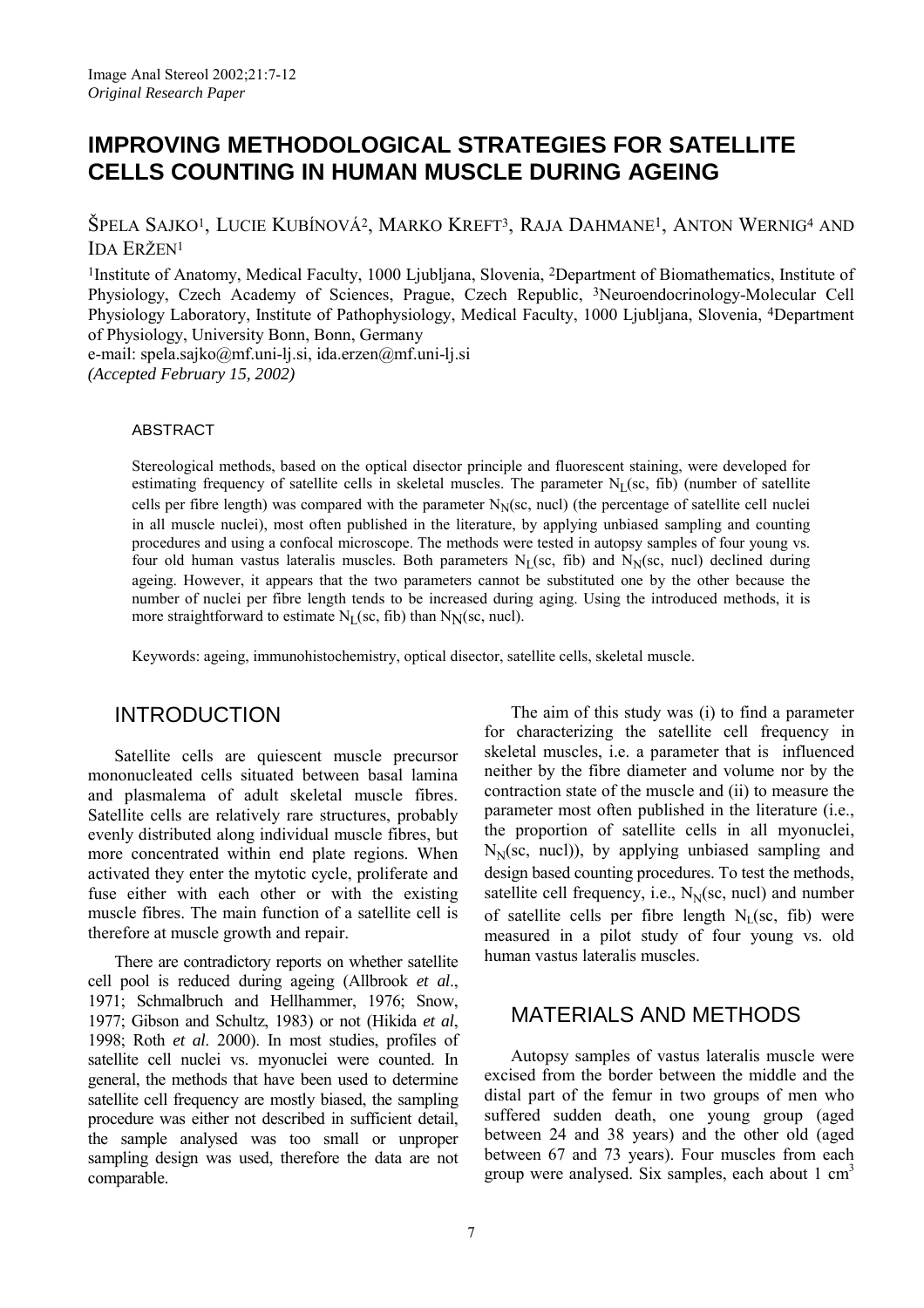were taken from each muscle: three from the superficial part and three from the deep part and frozen in liquid nitrogen. Using a Reichert-Jung Frigocut 2800, each sample was cut into (section thickness refers to nominal microtome settings only):

- (i) three 30 µm thick transverse sections with an interval of 100 um to demonstrate basal lamina, satellite cells and nuclei - for satellite cell counting per fibre length,
- (ii) one additional 30 µm thick transverse section to demonstrate nuclei and basal lamina - for counting all muscle nuclei (i.e. myonuclei + satellite cell nuclei) per fibre length,
- $(iii)$  one 10  $\mu$ m thick longitudinal section to demonstrate z-line with desmin - for measuring sarcomere length.

Different sampling schemes in (i) and (ii) were used because the frequency of satellite cells is much lower than that of muscle nuclei, thus it was necessary to evaluate more sections and sampling frames for satellite cell counting.

### IMMUNOHISTOCHEMICAL PROCEDURES

All sections were pretreated in phosphate buffered saline with 0.2% Triton X-100 (PBS-T) and subsequently fixed in 2% paraformaldehyde in PBS-T for ten minutes and rinsed in PBS-T. All antibodies were diluted in PBS-T except for M-cadherin (M-cad), which was diluted in PBS/carrageenan solution (Irintchev *et al*., 1994).

(i) Satellite cells were demonstrated by double staining of M-cad and laminin. After rinsing in PBS-T, normal goat serum 1:5 was applied for 25 min to reduce background staining. Sections were further incubated overnight in primary rabbit polyclonal antibody against M-cad (1:50) (Institute of Physiology, Bonn) and two hours with goat anti rabbit Alexa Fluor 488 (1:500) (Molecular Probes). After rinsing in PBS-T, basal lamina was detected by incubating overnight with monoclonal antibodies against laminin (1:1000) (Sigma) followed by two hours with goat anti mouse Alexa-546 antibody (1:500) (Molecular Probes). Bisbenzimide was used to stain nuclei.

Sections were analysed by the two channel Zeiss LSM 510 confocal microscope using the Zeiss Plan-Neofluar oil immersion  $40\times$  objective (NA: 1.3), M-cad in green and laminin in red

fluorescence. Green and red fluorescence were excited with an argon (488 nm) and He/Ne (543 nm) laser. Emission signal was filtered using a narrow band (505-530 nm) and a LP 595 nm filter. The position of nuclei was controlled under the fluorescent microscope (in blue colour).

- (ii) On additional sections laminin and myonuclei were demonstrated. After rinsing in PBS-T normal goat serum 1:5 was applied for 25 min. Sections were further incubated overnight with monoclonal anti laminin antibodies (1:1000) (Sigma), and two hours with goat anti mouse Alexa Fluor 488 antibody (1:500). Nuclei were stained with propidium iodide for five minutes. Red coloured myonuclei beneath the green coloured basal lamina were analysed using the above confocal microscope with the  $40\times$  objective.
- (iii) Longitudinal sections were incubated with normal rabbit serum 1:5 for 30 min and overnight with monoclonal anti human desmin (1:100) (Dako, Denmark) antibody followed by secondary peroxidase conjugated rabbit anti mouse antibodies (1:80) (Dako, Denmark) for one hour. Peroxidase was visualised with diaminobenzidine. The sections were analyzed under a Nikon Eclipse E800 microscope using a planfluor 60× objective (NA: 0.85).

### SAMPI ING

- (i) Satellite cells: A systematic sampling with a random start was applied to the 30 um thick transverse sections. Samples were taken from every third field of view. Stacks of optical sections, 1  $\mu$ m apart, were captured from a central square field with x-y dimensions of 326 um.
- (ii) Nuclei (i.e. myonuclei + satellite cell nuclei): As nuclei are very frequent, only six stacks of optical sections, 1  $\mu$ m apart, were captured at random from each 30  $\mu$ m thick section with nuclei stained by propidium iodide.
- (iii) Sarcomere length was measured from five randomly chosen muscle fibres from each longitudinal section.

#### STEREOLOGICAL ANALYSIS

The following stereological parameters were estimated: number of satellite cells per fibre length  $N_{\text{I}}$ (sc, fib) and number of nuclei (i.e. myonuclei + nuclei of the satellite cells) per fibre length  $N_{\text{I}}$ (nucl, fib).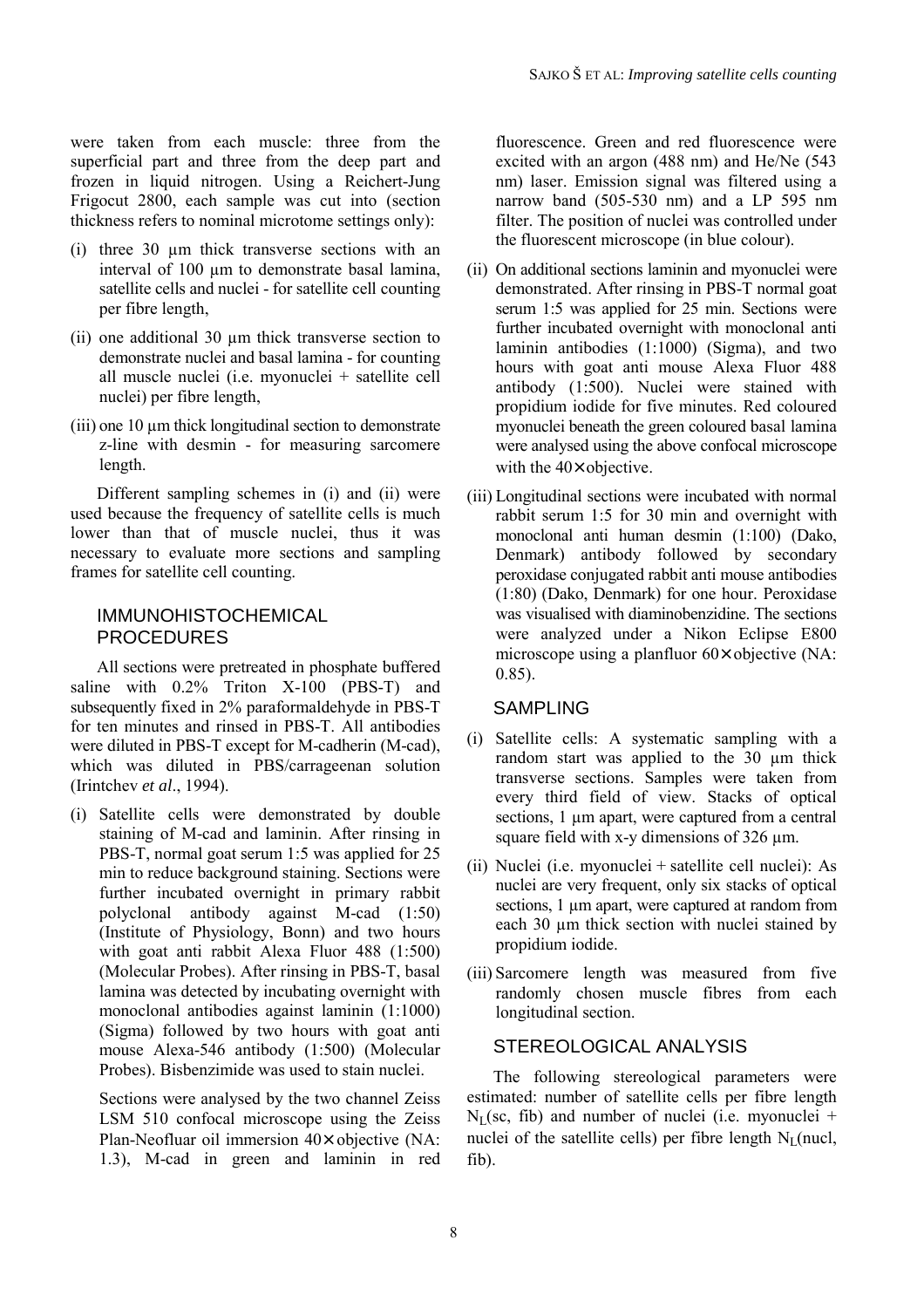To enable comparison of data obtained from specimens frozen at different sarcomere length, both stereological parameters estimated, i.e., number of satellite cells per fibre length  $N_L$ (sc, fib) and number of nuclei per fibre length  $N_L$ (nucl, fib), were corrected to a reference sarcomere length, i.e. divided by the correction factor c. The correction factor c was calculated by dividing a reference sarcomere length by the measured mean sarcomere length in µm. As the reference sarcomere length the value 2.5 µm was applied in this study. The value 2.5 µm was an average taken from most often indicated length of a resting sarcomere (see Schmalbruch, 1985).

(i) Number of satellite cells per fibre length  $N_L$ (sc, fib): The number of satellite cells  $N(\text{sc})$  was estimated by counting their nuclei applying the optical disector method (Gundersen, 1986) to the sampled stacks (see above), using the DISECTOR software developed by Tomori *et al*. (2001). This software enables to browse through the stack of confocal images and to superimpose the disector sampling frames on the images. During counting, the individual satellite cell nuclei were marked by a mouse and those sampled by the disector probe were counted. As the distance between the confocal optical sections was  $1 \mu m$ , i.e. smaller than any satellite cell nucleus, no stained nucleus could be lost during such measurement. The height of the disector h was between 10 and 22 µm, depending on the penetration of the antibody against laminin. In the disector sampling frames, 319.3  $\mu$ m  $\times$  319.3  $\mu$ m, also the myofibre profiles were counted. It was assumed that the transverse sections are going exactly perpendicular to the muscle fibres, thus the myofibre length L(fib) within the disector probes was equal to the number of myofibre profiles multiplied by the disector height. The appropriate disector height was always used in these calculations. The number of satellite cells per fibre length  $N_L$ (sc, fib) was then estimated by:

$$
estN_{L}(sc, fib) = \frac{N(sc)}{L(fib)} \cdot \frac{1}{c}
$$
 (1)

where N(sc) is the total number of the satellite cell nuclei counted by all disectors and L(fib) is the total length of myofibres within the disector probes and c is the correction factor for the sarcomere length. On the average, 107 satellite cells (from 36 to 200) within 1352 to 5350 myofibre profiles were counted per muscle.

(ii) Number of nuclei (i.e. myonuclei + nuclei of the satellite cells) per fibre length  $N_L$ (nucl, fib): The number of nuclei N(nucl) was also estimated by the optical disector method, this time applied to the sampled stacks of 30 µm thick sections with nuclei stained by propidium iodide (see above). The disector height was  $15 \mu m$ , although the dye penetration was sometimes deeper. In the sampled stacks the depth of the dye penetration was always found to be at least 15 µm. The total myofibre length L'(fib) within the disector probes (applied to counting nuclei) was calculated in the same way as in (i). The number of nuclei per fibre length  $N_L$ (nucl, fib) was then estimated by:

$$
estN_{L}(nucl, fib) = \frac{N(nucl)}{L'(fib)} \cdot \frac{1}{c}
$$
 (2)

where N(nucl) is the total number of nuclei counted by all disectors and c is the correction factor for the sarcomere length. On the average, 1143 nuclei (from 410 to 1652) within 138 to 1167 myofibre profiles were counted per muscle.

- (iii) The percentage of satellite cell nuclei  $N<sub>N</sub>(sc,$ nucl) in all muscle nuclei was then estimated simply by the ratio of  $N_L$ (sc, fib) to  $N_L$ (nucl, fib) times 100%.
- (iv) Sarcomere length was measured at the objective magnification 60x by counting cross striations per given fibre length. The correction factor c was calculated by dividing the common reference sarcomere length, i.e. 2.5  $\mu$ m in this study, by the measured mean sarcomere length in µm.

#### **STATISTICS**

The differences between the young and the old group were judged by the nonparametric Mann-Whitney two-sided test.

### RESULTS

Satellite cells were counted by their nuclei, positioned between the basal lamina and M-cad stained satellite cell membranes (Fig. 1a). All those nuclei positioned underneath the basal lamina were counted (Fig. 1b).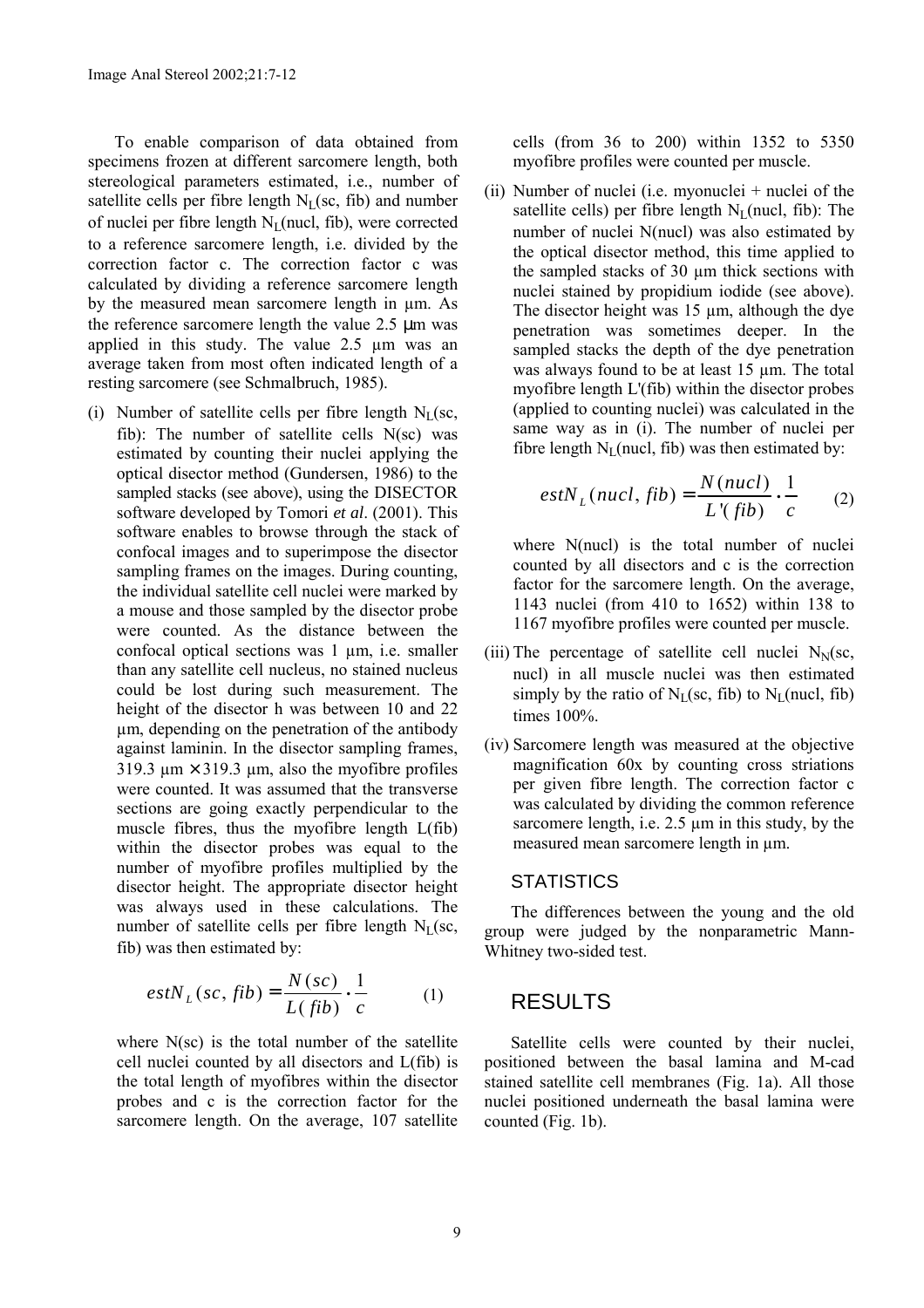

Fig. 1. *Skeletal muscle fibres, satellite cell and nuclei: (A) Satellite cell was detected with tripple staining for M-cad (green), laminin (red) and nucleus (blue). Scale bar is 10 µm, (B) Basal lamina, stained with laminin (green) and nuclei (red); unbiased counting frame is superimposed. Scale bar is 100 µm.*

Table 1. *Frequency of satellite cells in young vs. old human vastus lateralis muscle expressed as number of satellite cells per fibre length NL(sc, fib) (mm-1) and percentage of satellite cell nuclei from total myofibre nuclei N<sub>N</sub>(sc, nucl) (%) and frequency of myonuclei in young vs. old human vastus lateralis muscle expressed* as number of nuclei per fibre length  $N_L$ (sc, fib)(mm<sup>-1</sup>)

| Age       | $N(\text{sc})$ | L(fib) | $N_{L}(sc, fib)$ | N(nucl) | $L'$ (fib) | $N_L$ (nucl, fib) | $N_N$ (sc, nucl) |
|-----------|----------------|--------|------------------|---------|------------|-------------------|------------------|
|           |                | (mm)   | $(mm-1)$         |         | (mm)       | $(mm-1)$          | $(\%)$           |
| 24 years  | 71             | 26.89  | 1.67             | 583     | 5.27       | 82.09             | 2.03             |
| 28 years  | 147            | 37.33  | 2.41             | 410     | 3.23       | 76.58             | 3.15             |
| 30 years  | 200            | 86.97  | 1.80             | 1652    | 17.51      | 79.75             | 2.26             |
| 38 years  | 153            | 93.22  | 1.34             | 1340    | 10.70      | 103.95            | 1.28             |
| mean      |                |        | 1.81             |         |            | 85.59             | 2.18             |
| 67 years  | 112            | 77.58  | 1.09             | 1617    | 13.59      | 85.08             | 1.28             |
| 69 years  | 72             | 50.27  | 1.24             | 1571    | 9.02       | 146.87            | 0.84             |
| 70 years  | 65             | 47.45  | 1.16             | 1551    | 7.50       | 160.29            | 0.72             |
| 73 years  | 36             | 19.59  | 1.32             | 426     | 2.07       | 151.76            | 0.87             |
| mean      |                |        | 1.20             |         |            | 136               | 0.93             |
| young:old |                |        | $p = 0.0286$     |         |            | $p = 0.0571$      | $p = 0.0286$     |

Sarcomere length was determined by the number of cross striations per fibre length (Fig. 2). Average sarcomere length measured in the samples of eight autopsy muscles ranged from 1.3 to 2.1 µm.

 $N_L$ (sc, fib) declined during ageing.  $N_L$ (nucl, fib) increased nonsignificantly and consequently  $N_N$ (sc, nucl) decreased (Table 1).



Fig. 2. *Sarcomeres were detected by the desmin staining. Scale bar is 10 µm.*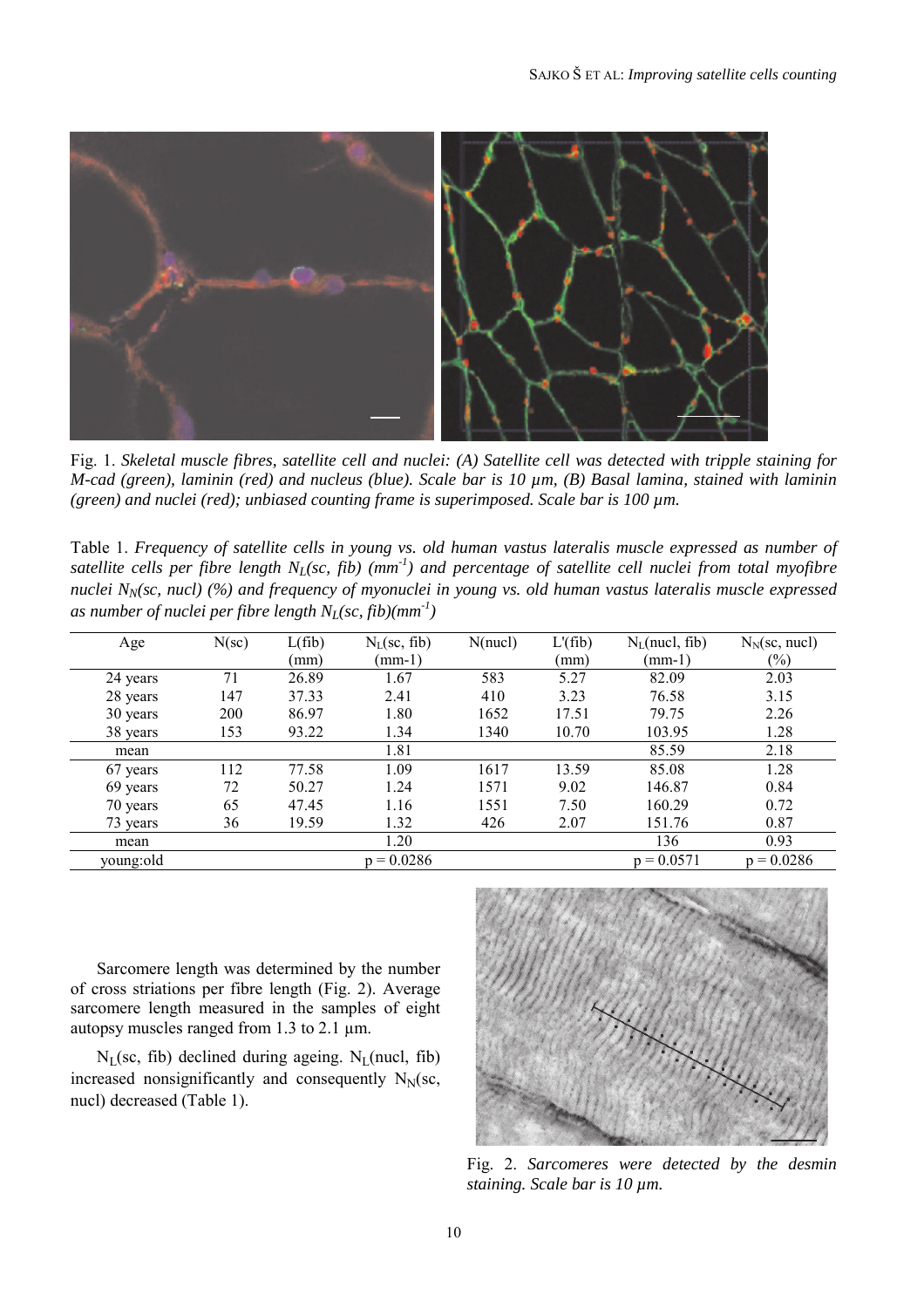## **DISCUSSION**

In this study, satellite cell frequency was compared in young and old human muscles. Using the design based disector principle for counting nuclei and confocal fluorescence microscopy, we tried to overcome some of the deficiencies of previously published methods, i.e., the biased counting profiles of nuclei and satellite cells in single sections (e.g., Hikida *et al*., 2000) or the timeconsuming and inefficient measurement of the length of nuclei from longitudinal sections at the electron microscopic level (Schmalbruch and Lewis, 2000).

Quantitative evaluation of satellite cell frequency in this study is based on M-cad staining and holds true for M-cad stained satellite cells only. Though specific for mouse satellite cells (Irintchev *et al*., 1994), the specificity of this marker for human still needs to be proved. From our own experience, high quality tissue preservation is essential for this staining. Moreover, it is not known whether M-cad stains satellite cells in young and old muscles with equal efficiency. As bleaching of the very thin M-cad stained membranes might bias our results, we tried to assure similar exposure of the whole section to the blue light. Therefore, we captured images systematically and only subsequently analyzed the position of the nuclei.

M-cad penetration was deeper than that of laminin, being only 10 µm in several cases; in other sections it was much deeper, up to 22  $\mu$ m. As the frequency of satellite cells is very low, it was decided to use the largest disector height as possible for the sake of efficiency of the measurement. As a result, the disector height was variable, which was accounted for in the calculations. In the case of counting nuclei (i.e. myonuclei together with satellite cell nuclei), which are more numerous, in all sampled stacks the constant disector height of 15 µm was chosen, as the penetration of laminin in these stacks was found to be at least 15  $\mu$ m.

In the estimation of  $N_L$ (sc, fib) and  $N_L$ (nucl, fib) we assumed that the transverse sections are going exactly perpendicular to the muscle fibres. Small deviations in the direction of sectioning should not affect the results very much (if the angle  $\alpha$  between the cutting direction and the muscle axis is less than 18°, the actual fibre length is by less than 5% different from the calculated L(fib)). However, if, unlike the present case, the sections were more oblique or if the muscle fibres were not going straight and parallel to the muscle axis, it would be necessary to introduce a simple correction factor (equal to 1/cos α). If the fibres are curled the global spatial sampling method (Larsen *et al*., 1998) which could be applied directly to the stacks of optical sections of the muscle should be used (for practical implementation see the description of the SLICER programme in Kubínová and Janáček, 2001).

Since we were not able to measure sarcomere length from transverse sections we turned the whole tissue sample round and prepared longitudinal sections after we had cut all transverse sections for satellite cell and myonuclei counting. Myofibres are relatively long in human muscles and they run parallel in the samples analysed. Therefore, we asumed that we cut the same fibres that we analysed on transverse section also longitudinally. Autopsy samples of different muscles were practically never frozen at the same sarcomere length. To enable comparison among them, the obtained results were recalculated to a common sarcomere length. The value 2.5 µm, applied in this study, was an average taken from most often indicated length of a resting sarcomere (see Schmalbruch, 1985). The present study indicates that both parameters  $N_L$ (sc, fib) and  $N<sub>N</sub>(sc, nucl)$  decline during ageing. However, we recommend to use  $N<sub>L</sub>(sc, fib)$ . The two parameters cannot be substituted one by the other as  $N_L$ (nucl, fib) tends to increase during ageing, although the difference was not significant, due to the small number of muscles included into this pilot study. Additionally,  $N_L$ (sc, fib) can be measured faster and can easily be corrected for the contraction state of the muscle recalculating the data to a common reference sarcomere length that should be the same for all muscles compared.

#### ACKNOWLEDGEMENT

The study was approved by the National Medical Ethics Committee of Slovenia. Valuable technical assistance of Jerneja Kmecl, Ivan Blažinovič, Marko Slak, Majda Črnak-Maasarani, Andreja Omahen, Katarina Kanc and Milan Števanec is highly acknowledged. The present work was supported by the European programme QLKG-1999-02034; it is a pleasure to acknowledge the most stimulating discussions on methods and results led on several meetings of the consortium.

#### REFERENCES

Allbrook DB, Han MF, Helmuth AE (1971). Population of muscle satellite cells in relation to age and mitotic activity. Pathology 3:233-43.